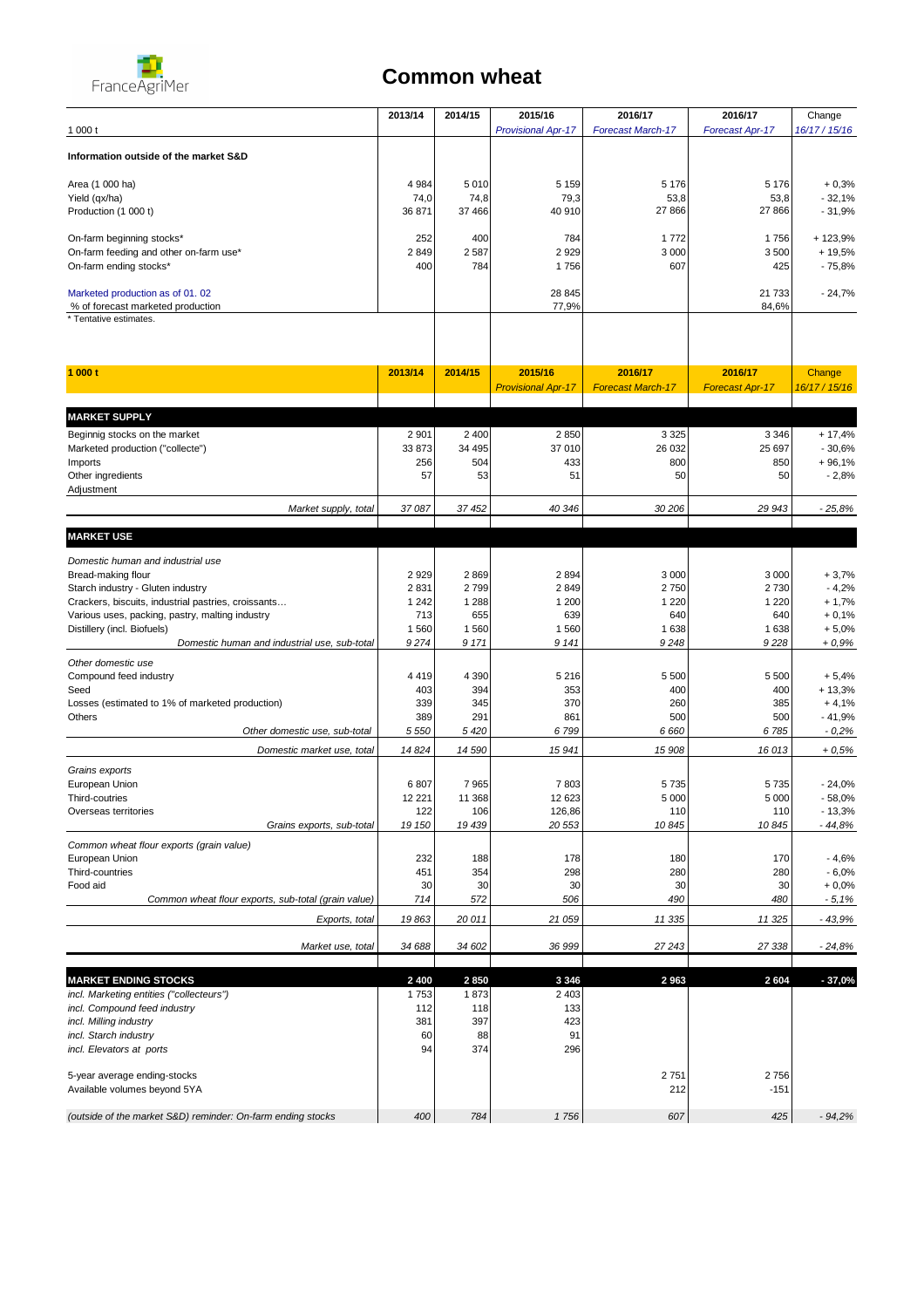

## **Durum wheat**

|                                                                          | 2013/14          | 2014/15         | 2015/16                   | 2016/17                  | 2016/17                | Change               |
|--------------------------------------------------------------------------|------------------|-----------------|---------------------------|--------------------------|------------------------|----------------------|
| 1000t                                                                    |                  |                 | <b>Provisional Apr-17</b> | <b>Forecast March-17</b> | Forecast Apr-17        | 16/17 / 15/16        |
| Information outside of the market S&D                                    |                  |                 |                           |                          |                        |                      |
| Area (1 000 ha)                                                          | 336              | 287             | 319                       | 387                      | 387                    | $+21,2%$             |
| Yield (qx/ha)                                                            | 53,0             | 51,8            | 56,6                      | 42,4                     | 42,4                   | $-25,2%$             |
| Production (1 000 t)                                                     | 1 781            | 1 4 8 4         | 1806                      | 1638                     | 1638                   | $-9,3%$              |
|                                                                          |                  |                 | 61                        | 81                       | 81                     |                      |
| On-farm beginning stocks*<br>On-farm feeding and other on-farm use*      | 52<br>6          | 7<br>18         | 83                        | 50                       | 50                     | $+31,8%$<br>$-40,1%$ |
| On-farm ending stocks*                                                   |                  | 61              | 81                        | 201                      | 197                    | $+145,1%$            |
|                                                                          |                  |                 |                           |                          |                        |                      |
| Marketed production as of 01.02                                          |                  |                 | 1 3 9 9                   |                          | 1 307                  | - 6,5%               |
| % of forecast marketed production<br>* Tentative estimates.              |                  |                 | 82,1%                     |                          | 88,8%                  |                      |
|                                                                          |                  |                 |                           |                          |                        |                      |
| 1 000 t                                                                  | 2013/14          | 2014/15         | 2015/16                   | 2016/17                  | 2016/17                | Change               |
|                                                                          |                  |                 | <b>Provisional Apr-17</b> | <b>Forecast March-17</b> | <b>Forecast Apr-17</b> | 16/17 / 15/16        |
|                                                                          |                  |                 |                           |                          |                        |                      |
| <b>MARKET SUPPLY</b>                                                     |                  |                 |                           |                          |                        |                      |
| Beginnig stocks on the market                                            | 274              | 100             | 88                        | 165                      | 165                    | $+87,9%$             |
| Marketed production ("collecte")                                         | 1820<br>40       | 1 4 1 2<br>195  | 1703                      | 1 4 6 8<br>200           | 1 4 7 1                | $-13,6%$             |
| Imports<br>Adjustment                                                    | 98,974683        | 323,98218       | 51<br>211,43709           |                          | 200                    | +292,7%              |
| Market supply, total                                                     | 2 2 3 3          | 2031            | 2 0 5 3                   | 1833                     | 1836                   | $-10,5%$             |
|                                                                          |                  |                 |                           |                          |                        |                      |
| <b>MARKET USE</b>                                                        |                  |                 |                           |                          |                        |                      |
| Domestic human and industrial use                                        |                  |                 |                           |                          |                        |                      |
| Semolina industry                                                        | 458              | 457             | 466                       | 460                      | 450                    | $-3,4%$              |
| Domestic human and industrial use, sub-total                             | 458              | 457             | 466                       | 460                      | 450                    | $-3,4%$              |
| Other domestic use                                                       |                  |                 |                           |                          |                        |                      |
| Compound feed industry                                                   | 4                | 0               | 2                         | 50                       | 50                     | x 25                 |
| Seed                                                                     | 35<br>18         | 40<br>14        | 45<br>17                  | 40<br>15                 | 40<br>15               | $-11,1%$<br>$-13,6%$ |
| Losses (estimated to 1% of marketed production)<br>Others                |                  |                 |                           | 100                      | 100                    |                      |
| Other domestic use, sub-total                                            | 57               | 55              | 64                        | 205                      | 205                    | x 3,2                |
| Domestic market use, total                                               | 515              | 512             | 530                       | 665                      | 655                    | $+8,9%$              |
| Grains exports                                                           |                  |                 |                           |                          |                        |                      |
| European Union                                                           | 1 0 2 3          | 954             | 718                       | 720                      | 710                    | $-1,1%$              |
| Third-coutries                                                           | 437              | 318             | 500                       | 200                      | 230                    | $-54,0%$             |
| Grains exports, sub-total                                                | 1 4 6 0          | 1 2 7 1         | 1 2 1 8                   | 920                      | 940                    | $-22,9%$             |
| Durum wheat semolina & flour exports (grain value)                       |                  |                 |                           |                          |                        |                      |
| Durum wheat semolina & flour exports, sub-total (grain value)            | 158              | 160             | 139                       | 140                      | 140                    | $+0,7%$              |
| Exports, total                                                           | 1618             | 1 431           | 1 357                     | 1 O6O                    | 1080                   | 20,4%                |
| Market use, total                                                        | 2 1 3 3          | 1943            | 1888                      | 1725                     | 1735                   | $-8,1%$              |
|                                                                          |                  |                 |                           |                          |                        |                      |
| <b>MARKET ENDING STOCKS</b>                                              | 100              | 88              | 165                       | 108                      | 102                    | $-47,7%$             |
| incl. Marketing entities ("collecteurs")<br>incl. Compound feed industry | 62<br>$\pmb{0}$  | 62<br>$\pmb{0}$ | 124<br>$\pmb{0}$          |                          |                        |                      |
| incl. Semolina industry                                                  | 27               | 24              | 24                        |                          |                        |                      |
| incl. Elevators at ports                                                 | 11               | $\overline{1}$  | 16                        |                          |                        |                      |
|                                                                          |                  |                 |                           |                          |                        |                      |
| 5-year average ending-stocks                                             |                  |                 |                           | 156                      | 156                    |                      |
| Available volumes beyond 5YA                                             |                  |                 |                           | $-48$                    | $-54$                  |                      |
| (outside of the market S&D) reminder: On-farm ending stocks              | $\boldsymbol{7}$ | 61              | 81                        | 201                      | 197                    | $+ 117,3%$           |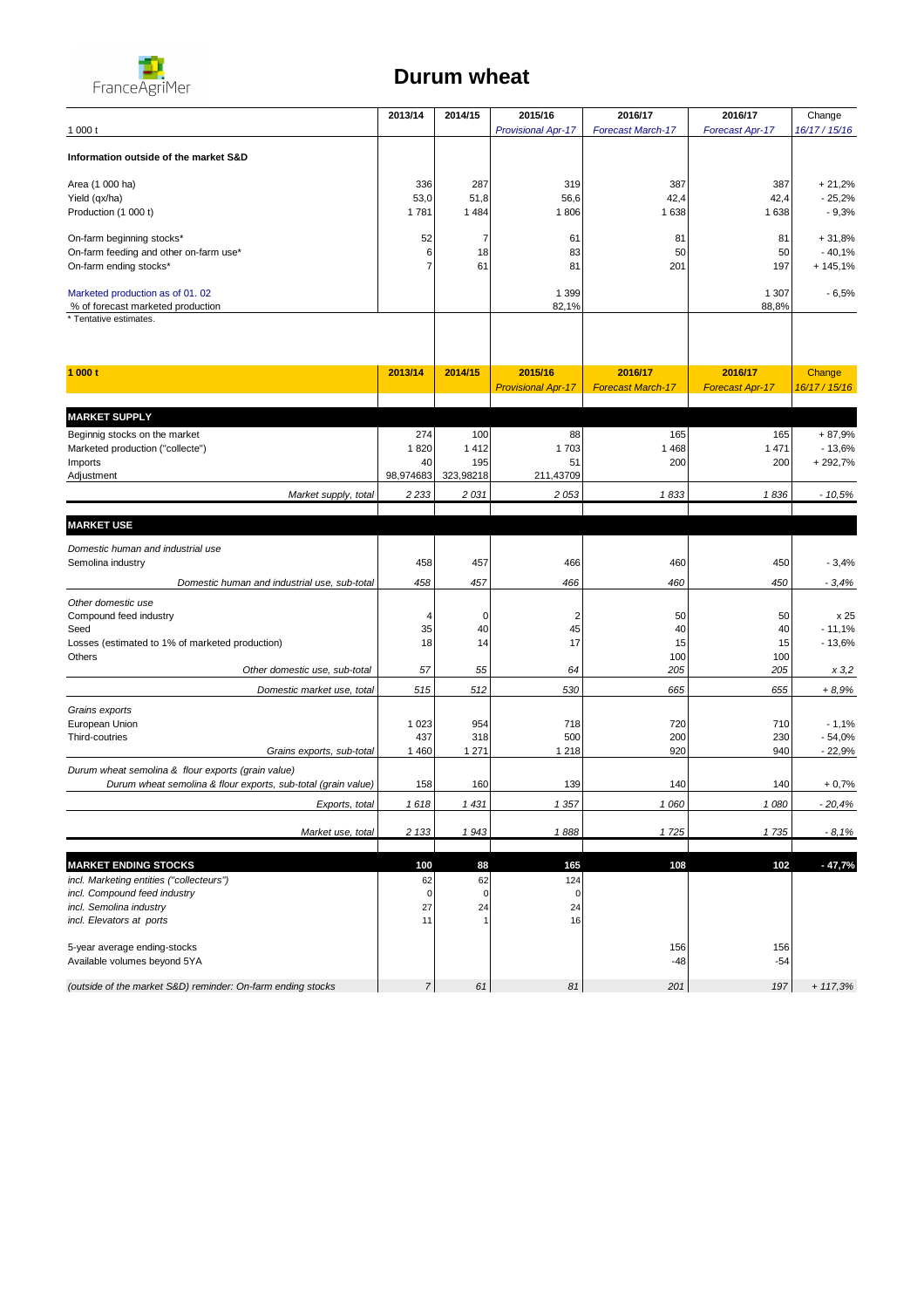

## **Barley**

|                                                                      | 2013/14       | 2014/15       | 2015/16                   | 2016/17                  | 2016/17                | Change               |
|----------------------------------------------------------------------|---------------|---------------|---------------------------|--------------------------|------------------------|----------------------|
| 1 000 t                                                              |               |               | <b>Provisional Apr-17</b> | <b>Forecast March-17</b> | Forecast Apr-17        | 16/17/15/16          |
| Information outside of the market S&D                                |               |               |                           |                          |                        |                      |
|                                                                      |               |               |                           |                          |                        |                      |
| Area (1 000 ha)                                                      | 1 6 3 5       | 1764          | 1829                      | 1 900                    | 1 900                  | $+3.8%$              |
| Yield (qx/ha)                                                        | 63,1          | 66,5          | 71,2                      | 54,3                     | 54,3                   | $-23,8%$             |
| Production (1 000 t)                                                 | 10 315        | 11 729        | 13 0 28                   | 10 306                   | 10 306                 | $-20,9%$             |
| On-farm beginning stocks*                                            | 44            | 134           | 357                       | 406                      | 403                    | $+13,0%$             |
| On-farm feeding and other on-farm use*                               | 1764          | 1 4 6 9       | 2 0 6 1                   | 2015                     | 2 0 21                 | $-2,0%$              |
| On-farm ending stocks*                                               | 134           | 357           | 403                       | 130                      | 130                    | $-67,8%$             |
|                                                                      |               |               |                           |                          |                        |                      |
| Marketed production as of 01.02<br>% of forecast marketed production |               |               | 9664<br>88,5%             |                          | 7799<br>91,1%          | $-19,3%$             |
| * Tentative estimates.                                               |               |               |                           |                          |                        |                      |
|                                                                      |               |               |                           |                          |                        |                      |
|                                                                      |               |               |                           |                          |                        |                      |
| 1000t                                                                | 2013/14       | 2014/15       | 2015/16                   | 2016/17                  | 2016/17                | Change               |
|                                                                      |               |               | <b>Provisional Apr-17</b> | <b>Forecast March-17</b> | <b>Forecast Apr-17</b> | 16/17 / 15/16        |
|                                                                      |               |               |                           |                          |                        |                      |
| <b>MARKET SUPPLY</b>                                                 |               |               |                           |                          |                        |                      |
| Beginnig stocks on the market                                        | 1 2 6 5       | 1 1 2 7       | 1 1 5 5                   | 1 2 7 8                  | 1 2 9 1                | $+11,9%$             |
| Marketed production ("collecte")<br>Imports                          | 8 4 6 2<br>36 | 10 037<br>73  | 10 920<br>50              | 8567<br>60               | 8559<br>70             | $-21,6%$<br>$+40,0%$ |
|                                                                      |               |               |                           |                          |                        |                      |
| Market supply, total                                                 | 9763          | 11237         | 12 125                    | 9 9 0 4                  | 9 9 2 0                | $-18,2%$             |
| <b>MARKET USE</b>                                                    |               |               |                           |                          |                        |                      |
|                                                                      |               |               |                           |                          |                        |                      |
| Domestic human and industrial uses<br>Malting industry               | 153           | 128           | 259                       | 220                      | 250                    | $-3,3%$              |
| Food industry                                                        | 20            | 20            | 20                        | 20                       | 20                     | $+0,0%$              |
| Domestic human and industrial use, sub-total                         | 173           | 148           | 279                       | 240                      | 270                    | $-3,1%$              |
| Other domestic use                                                   |               |               |                           |                          |                        |                      |
| Compound feed industry                                               | 1 205         | 1 0 1 2       | 1 0 1 4                   | 1 500                    | 1 500                  | $+48,0%$             |
| Seed                                                                 | 167           | 161           | 156                       | 160                      | 160                    | $+2,6%$              |
| Losses (estimated to 1% of marketed production)                      | 85            | 100           | 109                       | 86                       | 128                    | $+17,6%$             |
| Others                                                               | 393           | 465           | 154                       | 100                      | 250                    | $+61,9%$             |
| Other domestic use, sub-total                                        | 1849          | 1739          | 1 4 3 3                   | 1846                     | 2 0 38                 | $+42,2%$             |
| Domestic market use, total                                           | 2 0 23        | 1887          | 1712                      | 2 0 8 6                  | 2 308                  | $+34,8%$             |
| Grains exports                                                       |               |               |                           |                          |                        |                      |
| European Union                                                       | 3 4 5 8       | 2 9 9 3       | 3 0 2 7                   | 2665                     | 2700                   | $-10,8%$             |
| Third-coutries<br>Overseas territories                               | 1612<br>18    | 3 6 3 5<br>11 | 4 6 4 4<br>12,547346      | 2 0 0 0<br>15            | 2 4 0 0<br>15          | $-48,3%$<br>$+19,5%$ |
| Grains exports, sub-total                                            | 5 0 8 8       | 6638          | 7684                      | 4680                     | 5 1 1 5                | $-33,4%$             |
| Barley malt exports (grain value)                                    |               |               |                           |                          |                        |                      |
| European Union                                                       | 790           | 823           | 727                       | 750                      | 740                    | $+1,9%$              |
| Third-coutries                                                       | 735           | 734           | 711                       | 740                      | 710                    | $-0,2%$              |
| Barley malt exports, sub-total (grain value)                         | 1 5 2 4       | 1 5 5 7       | 1438                      | 1490                     | 1450                   | $+0,9%$              |
| Exports, total                                                       | 6612          | 8 1 9 5       | 9 1 2 1                   | 6 170                    | 6 5 65                 | $-28,0%$             |
|                                                                      |               |               |                           |                          |                        |                      |
| Market use, total                                                    | 8635          | 10 082        | 10833                     | 8256                     | 8873                   | $-18,1%$             |
| <b>MARKET ENDING STOCKS</b>                                          | 1 1 2 7       | 1 1 5 5       | 1 2 9 1                   | 1649                     | 1 0 4 7                | $-18,9%$             |
| incl. Marketing entities ("collecteurs")                             | 884           | 809           | 991                       |                          |                        |                      |
| incl. Compound feed industry                                         | 43            | 43            | 41                        |                          |                        |                      |
| incl. Malting industry                                               | 104           | 106           | 120                       |                          |                        |                      |
| incl. Elevators at ports                                             | 97            | 197           | 140                       |                          |                        |                      |
|                                                                      |               |               |                           |                          |                        |                      |
| 5-year average ending-stocks<br>Available volumes beyond 5YA         |               |               |                           | 1 1 5 6<br>493           | 1 1 5 9<br>$-112$      |                      |
|                                                                      |               |               |                           |                          |                        |                      |
| (outside of the market S&D) reminder: On-farm ending stocks          | 134           | 357           | 403                       | 130                      | 130                    | $-68,1%$             |